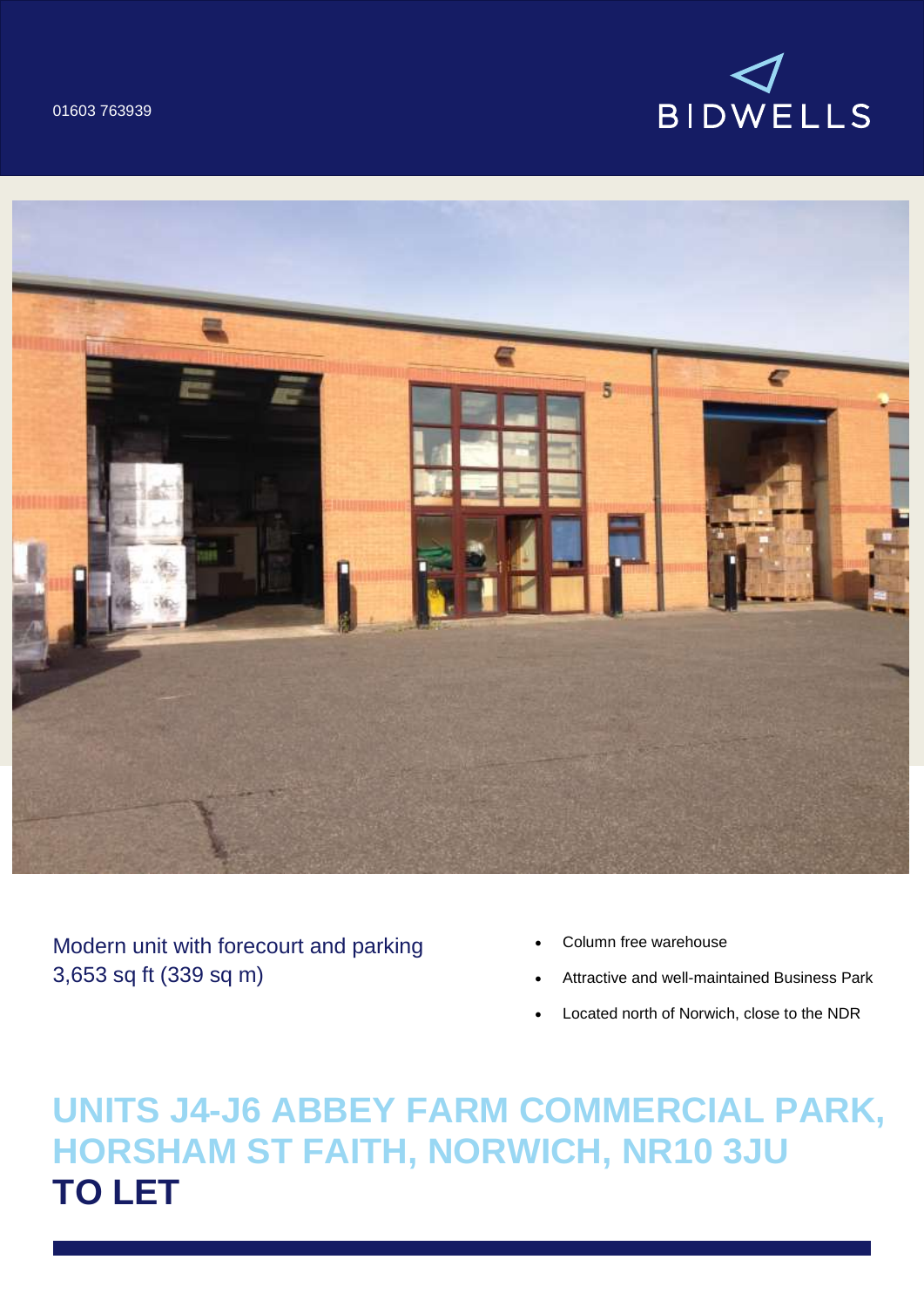

## **Location**

Horsham St Faith is to the north of Norwich just off the main A140 Aylsham Road and Northern Distributor Route as well as being close to the Norwich International Airport.

## **Local Facilities**

Horsham St Faith offers various amenities within a fiveminute walk, including a post office, a village shop and a public house. A regular bus service runs to and from Norwich.

## **Description**

The property comprises a mid-terrace light industrial unit with a steel portal frame construction and brick elevations. The unit benefits from two full height roller shutter doors, providing warehouse access as well an attractive full height glazed entrance providing customer and personnel access.

The layout provides column free warehouse space with a disabled WC and kitchen facilities.

The property has an internal eaves height of approximately 5.6 m (18.4 ft).

Externally a forecourt and parking area is provided.

# **Accommodation**

We calculate that the property has a gross internal area of **3,653 sq ft (339.37 sq. m)**

## **Terms**

The property is available on a new full repairing and insuring lease, terms to be agreed. The property will be available from May 2022.

Rent on application.

### **Estate Charge**

A service charge is payable towards the maintenance and upkeep of the Park.

# **Business Rates**

The property is listed in the 2017 rating list as 'warehouse and premises' with a rateable value of £20,750.

## **Legal Costs**

Each party to be responsible for their own legal costs.





## **Energy Performance Certificate**

A new EPC certificate will be undertaken when the tenant vacates.

### **Enquiries**

Chris Squirrell 01603 229 323 [chris.squirrell@bidwells.co.uk](mailto:chris.squirrell@bidwells.co.uk)

Will Jones 01603 229 321 [william.jones@bidwells.co.uk](mailto:william.jones@bidwells.co.uk)

Sam Kingston 01603 756 333 [samk@rochecs.co.uk](mailto:samk@rochecs.co.uk)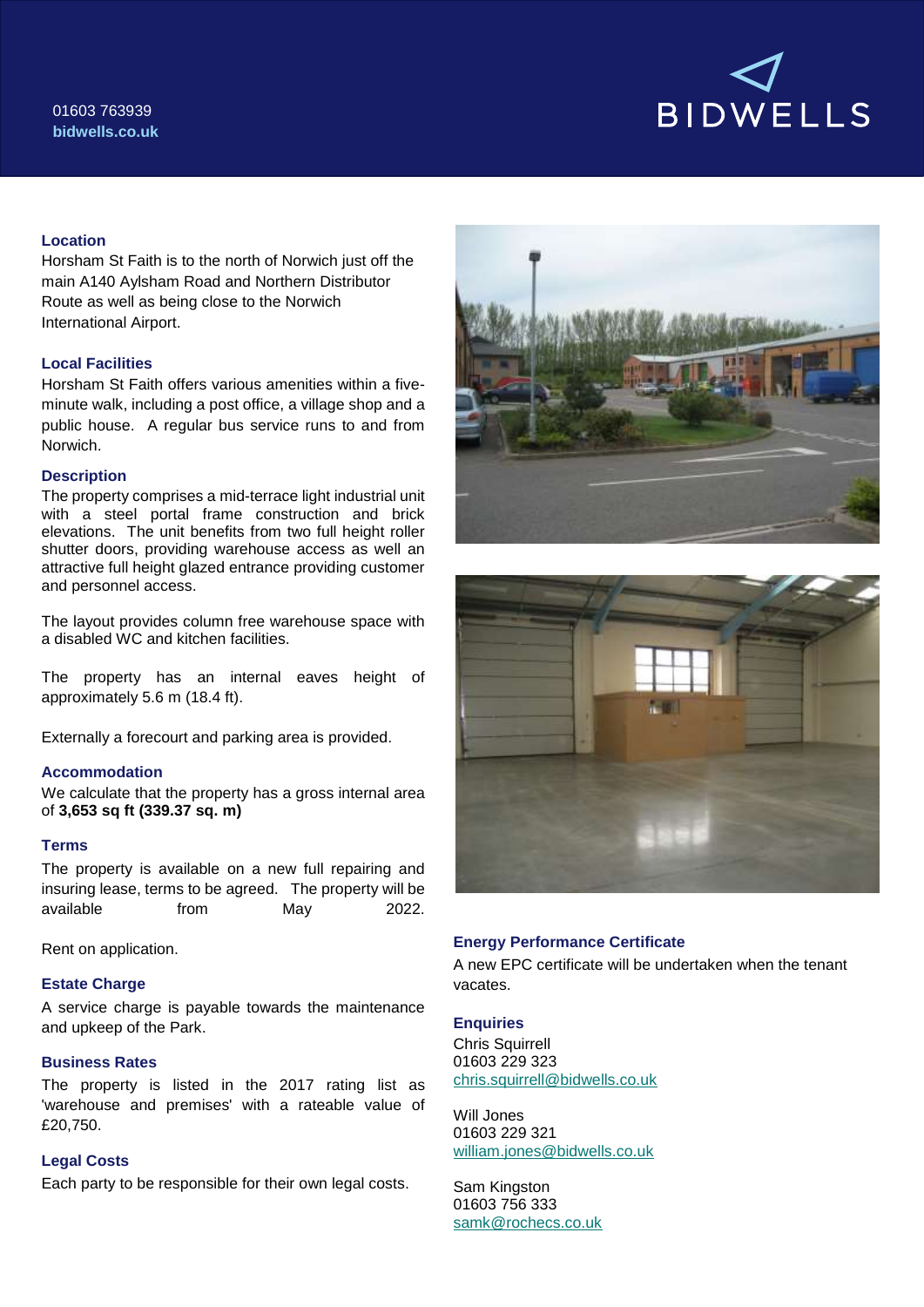